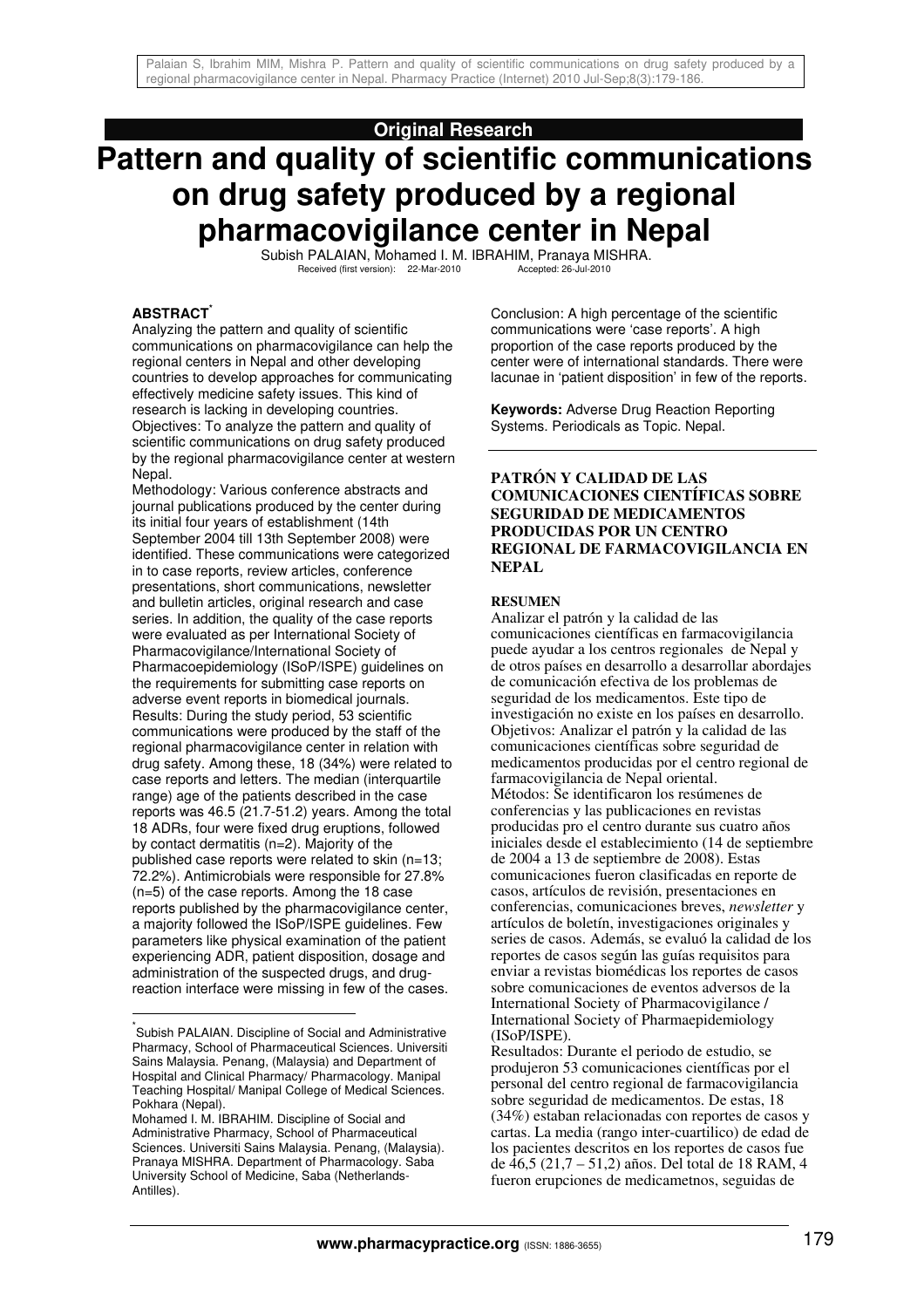Palaian S, Ibrahim MIM, Mishra P. Pattern and quality of scientific communications on drug safety produced by a regional pharmacovigilance center in Nepal. Pharmacy Practice (Internet) 2010 Jul-Sep;8(3):179-186.

dermatitis de contacto (n=2). La mayoría de los reportes de casos publicados estaban relacionados con la piel (n=13; 72,2%). Los antimicrobianos fueron responsables por el 27,8% (n=5) de los reportes de casos. Entre los 18 reportes publicados por el centro de farmacovigilancia, la mayoría siguió las guías de la ISoP/ISPE. En unos pocos casos faltaban algunos elementos como examen físico del paciente que sufrió la RAM, disposición del paciente, dosis y administración del medicamento sospechoso, y medio de la reacción medicamentosa.

Conclusión: Un elevado porcentaje de las comunicaciones científicas eran reportes de casos. Una alta proporción de los reportes producidos por el centro seguían los estándares internacionales. Existe una laguna en 'la disposición del paciente' en algunos de los reportes.

**Palabras clave:** Sistemas de comunicación de reacciones adversas medicamentosas. Revistas como tema. Nepal.

# **INTRODUCTION**

In spite of several available mechanisms to ensure safe use of medicines, it is often inevitable to prevent the occurrence of harmful effects due to medicines. Many times, the effects produced by the medicines are unique and hence may not be predicted by everyone. For a better patient care, the healthcare professionals need to know about the harmful effects of the existing medicines. Similarly, the drug regulatory authority and the consumers also need to know about the drug safety issues. These information can help in early detection and prevention of similar Adverse Drug Reactions<br>(ADRs) occurring in the future. Thus, occurring in the future. Thus, communicating the medicine safety information is very important in any pharmacovigilance programs. Many times, even a single case report can make a major difference. For example, the case report on thalidomide causing phocomelia by the Australian obstetrician had created a huge awareness among the drug regulatory authorities and healthcare professionals worldwide.<sup>1</sup> Similarly, there are several occasions where regulatory actions including banning of drugs were taken based on the scientific communications available on harmful effects of medicines.<sup>2</sup> At present, the Uppsala Monitoring Center (UMC), the WHO collaborating international center for drug monitoring collects drug safety related information and disseminates throughout the member countries of the international drug monitoring program.<sup>3</sup> The UMC follows several strategies to improve the communications among the member countries that include publication of newsletters, bulletins, and online discussion forums. The Erice Declaration on Communicating Drug Safety Information, published in 1997, provides a vision of vigorous, open, ethical, patient-centered communications on drug safety. Recently, the International Society of Pharmacovigilance (ISoP) and International Society

of Pharmacoepidemiology (ISPE) has developed guidelines for submitting adverse event reports for publication.<sup>5</sup> This guideline provides the minimum criteria required in a scientific publication related to individual case reports.

Even in developed countries, a poor understanding among the healthcare professionals $6-8$  suggested the need for better communications about the existing pharmacovigilance programs. In developing<br>countries, there are only a limited countries, there are only a limited pharmacovigilance programs in place or often there are no such program existing in the countries. The little information available on drug safety issues are often not communicated well. In Nepal, there is very little information available on medicine safety. The Department of Drug Administration (DDA), the national drug regulatory authority of Nepal publishes a quarterly bulletin, the Drug Bulletin of Nepal (DBN) that focuses on the medicine safety issues. But, the information presented are from the developed countries and hence difficult to generalize for the local population. Moreover, in Nepal there are only limited facilities for communication in terms of biomedical journals, and bulletins. Hence, there is a need to explore the possible mechanism to communicate the available information on medicine safety issues in the country.

Moreover, there are no mandatory requirements for clinical trial data from local population prior to the drug approval. Thus, institutional based pharmacovigilance programs are the key for ensuring drug safety in the country. These centers should disseminate medicine safety information obtained from the local population and should consider drug safety communications as a priority area. One of the objectives of the regional pharmacovigilance center in the western Nepal is to communicate medicine safety issues to the regulatory authority, healthcare professionals, general public and students related to healthcare programs. This center has taken several initiatives to communicate available drug safety issues. The center publishes a 'drug information bulletin' and a pharmacovigilance bulletin named 'vigil'. These bulletins are distributed in Manipal Teaching Hospital (MTH) and the other educational and healthcare institutes in the country and carry medicine safety information.<sup>9</sup> The members of the center also published several case reports, letters, review articles and original research reports related to drug safety information. The center also published booklet for the healthcare professionals and community pharmacy practitioners<sup>11</sup> related to pharmacovigilance. All the ADR reports from the center are reported to the 'VigiFlow' a web based database on drug safety maintained by the UMC.

Periodic evaluation of the drug safety communications can be beneficial in better dissemination of the existing medicine safety information. Similarly, analyzing the various modes of communications of the pharmacovigilance center can help the other regional centers in Nepal and other developing countries to develop approaches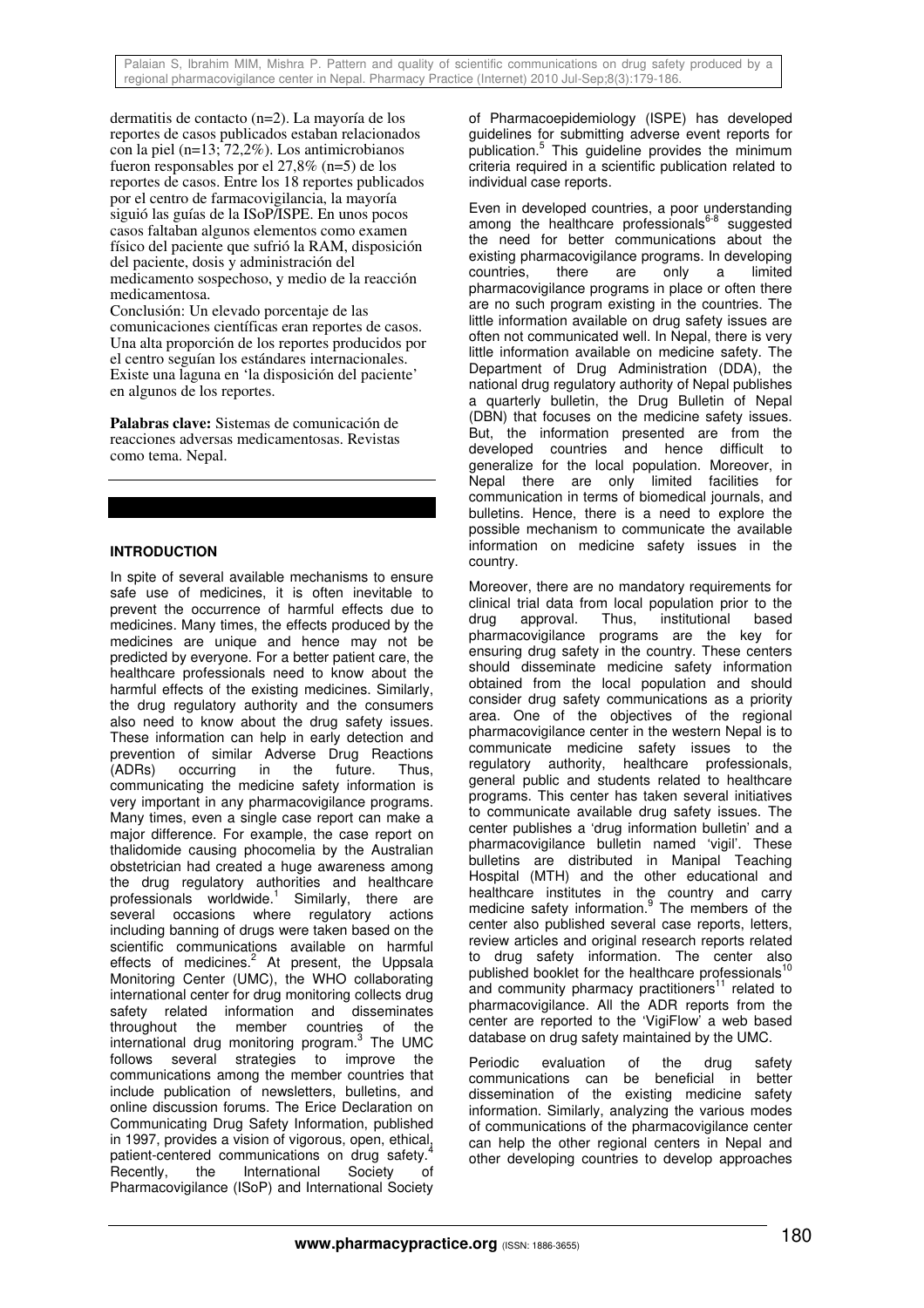for communicating the medicine safety issues. Hence, the proposed study is being undertaken.

The study had the following objectives.

- 1. To study the pattern of drug safety related scientific communications produced by the regional pharmacovigilance center,
- 2. To analyze the pattern of adverse drug reactions published as case reports from the regional pharmacovigilance center, and
- 3. To evaluate the quality of the published case reports with the International Society for Pharmacoepidemiology (ISPE) / International Society of Pharmacovigilance (ISoP) guidelines.

## **METHODS**

Study type: A cross-sectional study that analyzed the scientific publications produced by the regional pharmacovigilance center for their pattern and quality.

Inclusion and exclusion criteria: All the drugs safety related publications published from the regional pharmacovigilance center during study period (14th September 2004 till 13th September 2008) were included. The manuscripts 'under review' and the articles that are 'in press' were excluded from the study. The drugs' safety related publications published in the quarterly publications of the regional pharmacovigilance center, 'drug information bulletin' and 'vigil' was also excluded. These publications were excluded since they do not publish case reports or information on local patients.

Data source: The journal articles and conference abstracts published at local and international levels from the regional pharmacovigilance center in relation with medicine safety were the source of data.

Modality of operation: The published articles and conference abstracts from the regional pharmacovigilance center related to medicine safety during the study period were identified and analyzed. The information obtained from the published reports were analyzed for the types of publications, and the individual case reports were analyzed for various parameters that include age and sex distribution of the patients experiencing the ADRs, type of ADRs, suspected drugs, causality, severity and preventability assessments and the outcomes of the ADRs. The case reports were also compared with the ISoP/ISPE guidelines. ISOP/ISPE guidelines provide the requirements for submitting case reports on adverse event reports in biomedical journals. These guidelines have been endorsed by the ISoP and the ISPE and are freely available on the societies' websites.

## **RESULTS**

Types of drug safety related communications produced by the regional pharmacovigilance center: During the period of four years, a total of 53 communications were made by the staff of the regional pharmacovigilance center in relation with

drug safety (Appendix 1). Among the 53 communications, 18 (34%) were related to case reports and letters. The details are listed in Table 1.

| Table 1. Types of drug safety related scientific<br>communications (n=53) |           |            |  |  |
|---------------------------------------------------------------------------|-----------|------------|--|--|
| Types                                                                     | Frequency | Percentage |  |  |
| Case reports                                                              | 18        | 34.0       |  |  |
| <b>Review articles</b>                                                    |           | 13.2       |  |  |
| Conference presentations                                                  |           | 13.2       |  |  |
| Short communications                                                      |           | 13.2       |  |  |
| Newsletter and bulletin<br>articles                                       |           | 13.2       |  |  |
| Original research                                                         | 5         | 9.4        |  |  |
| Case series                                                               | 2         | 3.8        |  |  |

Demographic details of the patients in the published case reports: Median (interquartile range) age of the patients was 46.5 (21.7-51.2) years. The details of the demographic distribution are listed in Table 2.

| Table.2 Demographic details of the patients experiencing<br>ADRs $(n=18)$ |                                     |    |            |  |
|---------------------------------------------------------------------------|-------------------------------------|----|------------|--|
|                                                                           | Demographic parameters<br>Frequency |    | Percentage |  |
| Age (in years)                                                            | Up to $10$                          | 2  | 11.1       |  |
|                                                                           | 11-20                               | 2  | 11.1       |  |
|                                                                           | 21-30                               | 2  | 11.1       |  |
|                                                                           | $31 - 40$                           | 2  | 11.1       |  |
|                                                                           | 41-50                               | 3  | 16.7       |  |
|                                                                           | $51 - 60$                           | Δ  | 22.2       |  |
|                                                                           | >60                                 | 3  | 16.7       |  |
| Sex                                                                       | Male                                | 8  | 44.4       |  |
|                                                                           | Female                              | 10 | 55.6       |  |

Types of adverse drug reactions published as case reports: Among the total 18 ADRs, four were Fixed Drug Eruptions (FDEs), followed by contact dermatitis (n=2). Further details are listed in Table 3.

| Table 3. Types of adverse drug reactions (n=18)                    |           |            |  |
|--------------------------------------------------------------------|-----------|------------|--|
| Type of adverse drug<br>reactions                                  | Frequency | Percentage |  |
| Fixed drug eruptions                                               | 4         | 22.2       |  |
| Contact dermatitis                                                 | 2         | 11.1       |  |
| Avascular necrosis                                                 |           | 5.6        |  |
| Anaphylaxis                                                        |           | 5.6        |  |
| Vomiting                                                           |           | 5.6        |  |
| Toxic epidermal necrosis *                                         |           | 5.6        |  |
| Urticaria                                                          |           | 5.6        |  |
| Psychosis                                                          |           | 5.6        |  |
| Erythema multiforme                                                |           | 5.6        |  |
| Gangrene                                                           |           | 5.6        |  |
| Morbilliform rash                                                  |           | 5.6        |  |
| Maculopapular rash                                                 |           | 5.6        |  |
| Hemoglobinuria                                                     |           | 5.6        |  |
| Stevens Johnson<br>Syndrome                                        |           | 5.6        |  |
| * implies the death of the patient due to adverse drug<br>reaction |           |            |  |

System affected by the adverse drug reactions published as case reports: Majority of the published case reports were related to skin (n=13; 72.2%) followed by one each (5.6% each) of central nervous system, blood, gastrointestinal tract, immune system and musculoskeletal system.

Therapeutic category of the drugs implicated in the case reports: Antimicrobials were responsible for 27.8% (n=5) of the case reports. The details are listed in Table 4. The individual drugs implicated were Cefixime, Clonidine, Co-amoxiclav,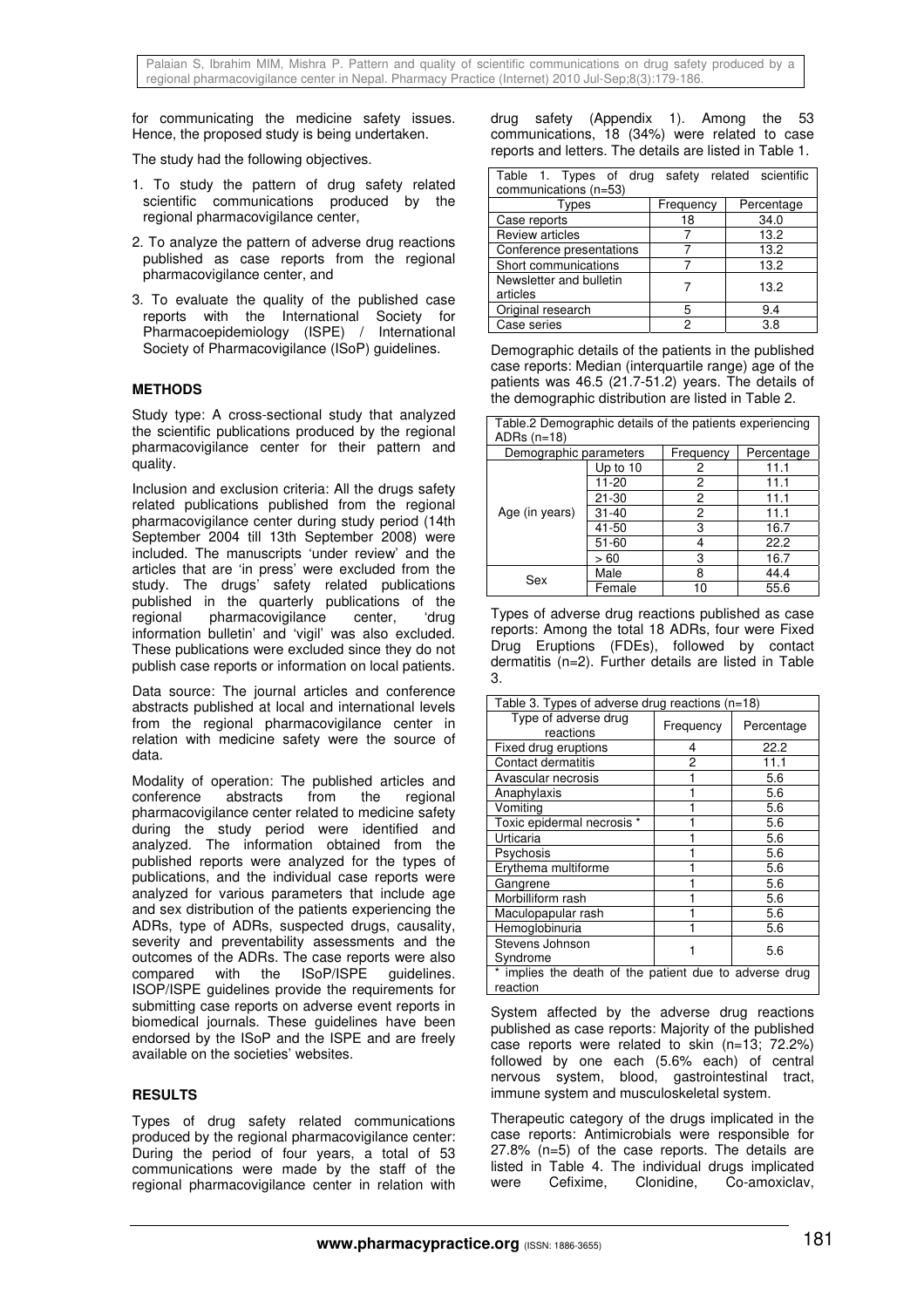Cotrimoxazole, Cyclopentolate, Dapsone, Dopamine, Erythromycin, Heparin, Ipratropium,<br>Metronidazole. Ofloxacin. Paracetamol. Ófloxacin, Paracetamol,<br>Prednisolone, Pyrazinamide. Phenobarbitone. Sulfasalazine, Vitamin K.

| Table. 4 Therapeutic category of the drugs implicated in<br>the case reports $(n=18)$ |           |            |  |
|---------------------------------------------------------------------------------------|-----------|------------|--|
| Therapeutic category                                                                  | Frequency | Percentage |  |
| Antimicrobials                                                                        | 5         | 27.8       |  |
| Antiamoebics                                                                          |           | 5.6        |  |
| Anticoagulants                                                                        |           | 5.6        |  |
| Antiepileptics                                                                        |           | 5.6        |  |
| Antihypertensives                                                                     |           | 5.6        |  |
| Antileprotics                                                                         |           | 5.6        |  |
| Antitubercular drugs                                                                  |           | 5.6        |  |
| <b>Bronchodilators</b>                                                                |           | 5.6        |  |
| Corticosteroids                                                                       |           | 5.6        |  |
| Vasoconstrictors                                                                      |           | 5.6        |  |
| Vitamins                                                                              |           | 5.6        |  |
| Miscellaneous                                                                         | 3         | 16.7       |  |

Evaluation of the contents of the case reports as per the ISoP/ISPE guidelines: The analysis of the case reports revealed that majority of the parameters recommended by ISoP/ISPE guidelines was present in most of the published case reports. There were incomplete information on physical examination of the patient experiencing ADR (94.4%), patient disposition (83.3%), dosage (77.8%) and administration (94.4%) of the suspected drugs, and drug-reaction interface (94.4%) in few of the patients. The remaining parameters were present in all the case reports. The details are mentioned in Table 5.

# **DISCUSSION**

Present study analyzed the pattern and quality of drug safety related communications produced by the regional pharmacovigilance center. The analysis of the publications revealed a good contribution

| Table 5. Evaluation of the contents of the case reports and letters $(n=18)$ |                                                                                                                   |           |            |
|------------------------------------------------------------------------------|-------------------------------------------------------------------------------------------------------------------|-----------|------------|
|                                                                              | Parameters                                                                                                        | Frequency | Percentage |
| Patient-related                                                              | Age                                                                                                               | 18        | 100.0      |
|                                                                              | Sex                                                                                                               | 18        | 100.0      |
|                                                                              | Current health status                                                                                             | 18        | 100.0      |
|                                                                              | Medical history                                                                                                   | 18        | 100.0      |
|                                                                              | Physical examination                                                                                              | 17        | 94.4       |
|                                                                              | Patient disposition *                                                                                             | 15        | 83.3       |
| Drug-related                                                                 | Identification                                                                                                    | 18        | 100.0      |
|                                                                              | Dosage                                                                                                            | 14        | 77.8       |
|                                                                              | Administration                                                                                                    | 17        | 94.4       |
|                                                                              | Drug - reaction interface                                                                                         | 17        | 94.4       |
| Adverse event                                                                |                                                                                                                   | 18        | 100.0      |
| Discussion                                                                   |                                                                                                                   | 18        | 100.0      |
| significant disability                                                       | *= Presence or absence of death, life-threatening circumstances, hospitalization or prolonged hospitalization, or |           |            |

Causality, severity and preventability assessments and outcome of the adverse drug reactions in the case reports: The causality assessment was carried out only in 17 of the 18 patients. Among the 17 ADR reports, 70.6% (n=12) were 'probable', 23.5% (n=4) were definite and 5.9% (n=1) had a 'possible' association with the suspected drugs. The scale used for causality assessment was Naranjo algorithm.

The severity assessment was carried out only in 13 of the 18 case reports. Out of the 13 ADR reports 46.2% (n=6) were of 'moderate (Level 3)', 30.8%  $(n=4)$  were 'moderate [Level 4 (b)]' and 7.7%  $(n=1)$ each of 'moderate [Level 4 (a)]', 'severe (Level 6)' and 'severe (Level 7)'. Hartwig scale was used for severity assessments in the case reports.

The preventability assessment was carried out in 10 of the total 18 case reports. Among these 10 reports, the causality in 80% (n=8) were 'not preventable' and 20% (n=2) were 'definitely preventable'. Modified Schumock and Thornton scale was used in establishing the preventability of the ADRs.

The details of the patient outcomes were available only in 14 of the total 18 case reports. Among the 14 ADR reports, in 92.9% (n=13) of the cases, the patients conditions improved and in one case (7.1%), the patient expired due to the ADR.

from the regional pharmacovigilance center towards dissemination of medicine safety related issues.

During the span of four years, the center published eighteen individual reports (case report and letters) related to ADRs. The publication of single case reports, or case series, of ADRs in the medical literature is an important means of detecting new and serious reactions, particularly type-B reactions (unpredictable). The majority of first reports of ADRs still come mostly through anecdotal reports from individual doctors indicating that a patient has suffered some peculiar effect.<sup>12</sup> In 1961, an suffered some peculiar effect. Australian obstetrician McBride reported an increase in foetal malformations and the appearance of a rare disorder phocomelia associated with the use of thalidomide by pregnant women.<sup>1</sup> This publication created a huge awareness among the healthcare professionals and the regulatory authorities to initiate pharmacovigilance programs in their countries. The individual case reports have also played an important role in withdrawal of harmful drugs from the market.<sup>13</sup> However, one systematic review identified that case reports of suspected ADRs are of limited value as suspicions are seldom subjected to confirmatory investigation. $14$ 

The analysis of the case reports revealed that the most commonly implicated class of drugs to be antimicrobials accounting for 27.8% of the total cases. In a similar study from Spain that analyzed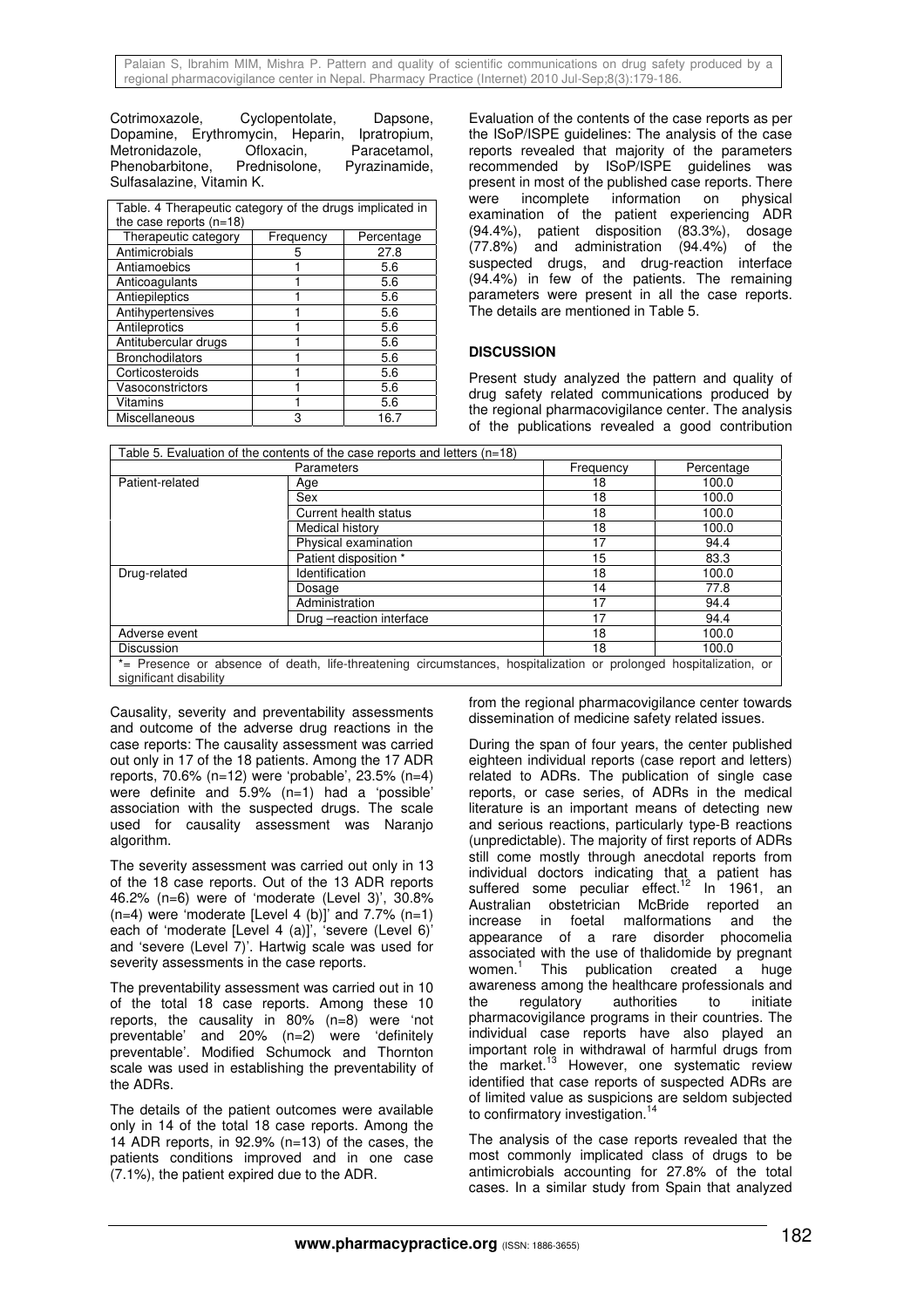Palaian S, Ibrahim MIM, Mishra P. Pattern and quality of scientific communications on drug safety produced by a regional pharmacovigilance center in Nepal. Pharmacy Practice (Internet) 2010 Jul-Sep;8(3):179-186.

the quality of ADR reports published in certain Spanish journals, the commonly implicated drugs classes were anticoagulants and antiplatelet drugs, antibiotics, and antineoplastic agents.<sup>15</sup> In the present study, the most common system implicated was skin. However, in the Spanish study, the system more commonly implicated were nervous system, followed by liver and skin and appendages. The higher number of case reports related to skin in this study may be because dermatological reactions are easy to identify and confirm. Moreover, the drugs commonly used vary between developing and developed countries thus making a difference in the ADR pattern.

The analysis of the case reports revealed that the case reports followed most of the criteria mentioned by the ISoP/ ISPE.<sup>5</sup> However, in few reports the dosage and the patient disposition were not mentioned properly. In Spanish medical journals, the quality of information available on published ADR reports was low. In order to improve the quality of case reports, the Technical Committee of the Spanish Pharmacovigilance System set up the minimum information required for publication of ADR case reports in Spanish journals in the year 2004. These recommendations were found to have a better impact and approximately one third of the published case reports, following the intervention included full information. The missing data in the case reports were dose, duration of treatment as well as the ADR.<sup>15</sup>

In the present study, four case reports were published which were not documented in standard drug information sources and package insert of the particular products at the time of publication. These were FDE due to vitamin  $K^{16}$ , contact dermatitis due to subcutaneous heparin<sup>17</sup>, vomiting due to were  $\frac{1}{2}$  due to virtum 18,  $\frac{1}{2}$  comitting due to clonidine.<sup>19</sup> In ipratropium<sup>18</sup>, and urticaria due to clonidine.<sup>19</sup> In Nepal as such there is no mandatory clinical trials carried out on the drugs approved. In such case, these reports play a very important role in disseminating drug safety communications.

During the study period, the center also published case series on the safety reports about pedal edema due to S-amlodipine $^{20}$  and vomiting due to tramadol.<sup>21</sup> S-amlodipine was a new drug launched for the first time in Nepal. Previous reports on this drug reported that S-amlodipine 2.5 mg is equivalent in its efficacy and tolerability when compared to amlodipine 5 mg in the treatment of mild to moderate hypertension $^{22}$  and effective and well tolerated in the treatment of hypertension and is an ideal switch over therapy for patients having peripheral edema with conventional amlodipine.<sup>23</sup> It was thus, claimed to be free of peripheral edema.

However, the findings of the present study were contradicted to these findings. Similarly, though vomiting due to tramadol is well known, it is not well documented in Nepal. Researchers in this study noticed several vomiting with this drug and thus, were published.

The regional pharmacovigilance center also publishes the update from the center in the DBN, a national publication by the ministry of health, which is circulated throughout the country. It is read by health professionals from different background. This initiative might help in disseminating the drug safety information developed based on the local population.In the past the center has published on  $\frac{1}{2}$ diclofenac<sup>24</sup>, paracetamol<sup>25</sup>, and cotrimoxazole.<sup>26</sup>

The major limitation of the study was that the number of scientific communications included in the study was only 53. Having more number of publications could have provided more insights on the research.

The regional pharmacovigilance center should take steps to ensure quality of publications complying with the ISoP/ISPE guidelines. Potential authors have to be sensitized on incomplete information in some important parameters of the published case reports. In developing countries like Nepal with little information on drug safety, steps have to be taken to promote the communications of existing information. The regional pharmacovigilance centers should take the responsibility on communication of medicine safety information. Similarly, the national pharmacovigilance center should also take adequate steps to promote drug safety communications.

# **CONCLUSIONS**

The study analyzed the pattern of drug safety<br>related publications from the regional publications from the regional<br>iqilance center. High number pharmacovigilance center. High number of publications was case reports of individual patients. Most of the case reports had the basic requirements recommended by the ISoP/ISPE guidelines, thus making the quality of case reports to be 'high'. There were incomplete information on physical examination of the patient experiencing ADR, patient disposition, dosage and administration of the suspected drugs, and drug-reaction interface in few of the patients.

## **CONFLICT OF INTEREST**

None declared.

# **References**

- 1. McBride WG. Thalidomide and congenital abnormalities. Lancet. 1961;2:1358.
- 2. Khan SA, Rao PGM, Rodrigues GS, Rajan S, Heda A. From thalidomide to rofecoxib: Can we afford to wait and watch?. Int J Risk Saf Med. 2006;18:219-230.
- 3. Bate A, Lindquist M, Edwards IR, Orre R. A data mining approach for signal detection and analysis. Drug Saf. 2002;25:393-397.
- 4. Hugman B. The Erice declaration: the critical role of communication in drug safety. Drug Saf. 2006;29:91-93.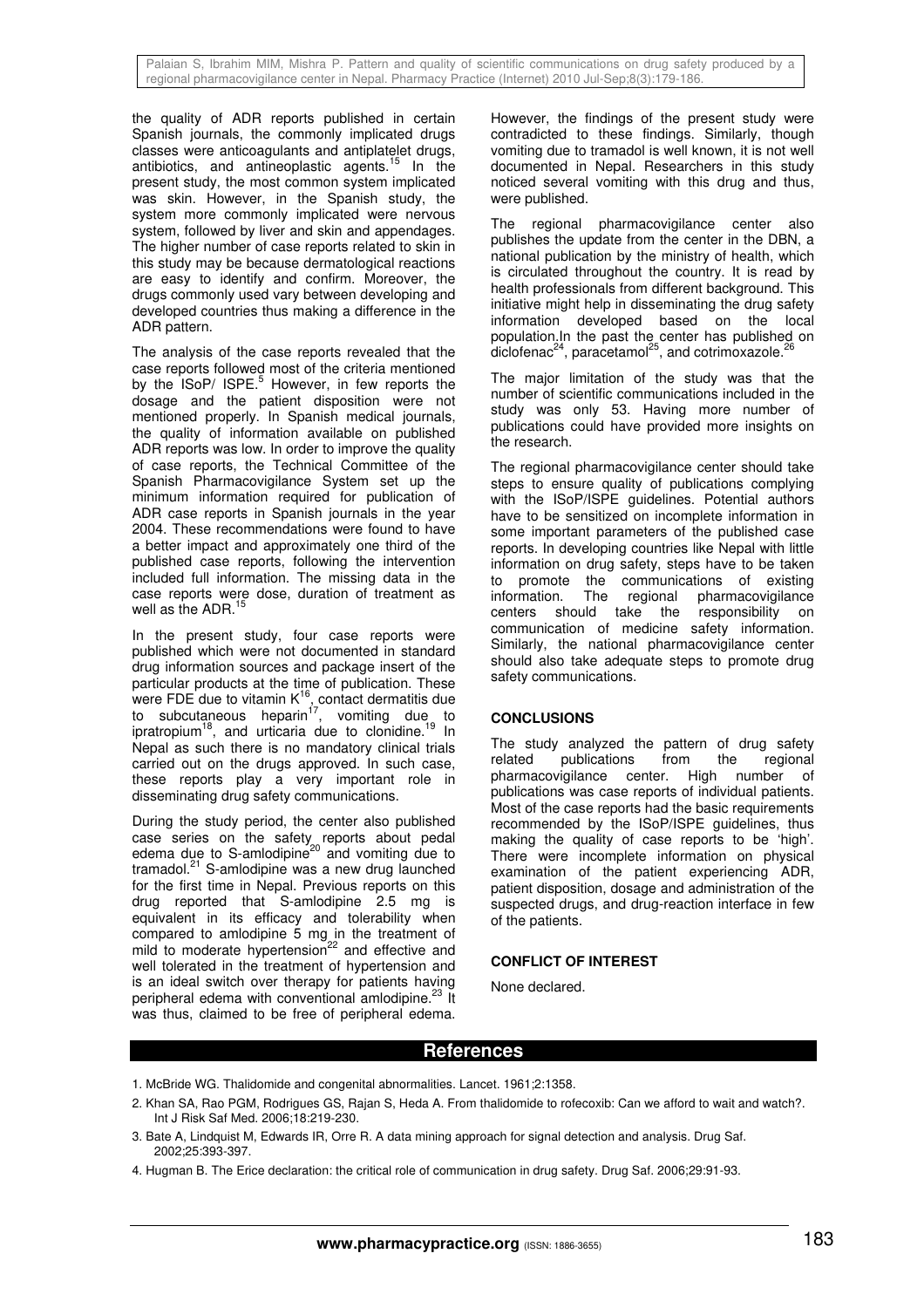- 5. Kelly WN, Arellano FM, Barnes J, Bergman U, Edwards IR, Fernandez AM, Freedman SB, Goldsmith DI, Huang K, Jones JK, McLeay R, Moore N, Stather RH, Trenque T, Troutman WG, van Puijenbroek E, Williams F, Wise RP; International Society of Pharmacoepidemiology; International Society of Pharmacovigilance.Guidelines for submitting adverse event reports for publication. Pharmacoepidemiol Drug Saf. 2007;16:581-587.
- 6. Granas AG, Buajordet M, Stenberg-Nilsen H, Harg P, Horn,A. Pharmacists' attitudes towards the reporting of suspected adverse drug reactions in Norway. Pharmacoepidemiol Drug Saf. 2007;16,429-434.
- 7. Bäckström M. Mjörndal T, Dahlqvist R, Nordkvist-Olsson T. Attitudes to reporting adverse drug reactions in northern Sweden. Eur J Clin Pharmacol. 2000;56:729-732.
- 8. Herdeiro MT, Figueiras A, Polónia J, Gestal-Otero J J. Physicians' attitudes and adverse drug reaction reporting: a casecontrol study in Portugal. Drug Saf .2005;28,825-833.
- 9. Shankar PR, Subish P, Mishra P. Publishing a Drug Information Bulletin: experiences from a developing country. Drug Inf J. 2008;42:555-559.
- 10. Subish P, Izham M, Mishra P. Pharmacovigilance in Nepal. A guide for healthcare professionals. Regional Pharmacovigilance Centre, Pokhara, Nepal, 2007.
- 11. Subish P, Izham M, Mishra P. Community pharmacovigilance in Nepal. A guide for community pharmacists. Regional Pharmacovigilance Centre, Pokhara, Nepal, 2008.
- 12. Lee A, Thomas SHL. Adverse drug reactions In: Walker R and Edward C. Clinical pharmacy and Therapeutics. 3rd edition Churchill Livingstone, 2003, 33-46.
- 13. Arnaiz JA, Carné X, Riba N, Codina C, Ribas J, Trilla A. The use of evidence in pharmacovigilance. Case reports as the reference source for drug withdrawals. Eur J Clin Pharmacol. 2001;57(1):89-91.
- 14. Loke YK, Price D, Derry S, Aronson JK. Case reports of suspected adverse drug reactions--systematic literature survey of follow-up. BMJ. 2006;332(7537):335-339
- 15. Sempere E, Palop V, Bayón A, Sorando R, Martínez-Mir I. Quality of the publication of adverse drug reactions in the letters to the editor section of four Spanish internal medicine and general medicine journals. Aten Primaria. 2006;37:187-194.
- 16. Prabhu MM, Prabhu SM, Mishra P, Palaian S, Gupta S. Local eczematous allergic reaction to the menadione (vitamin k3) injection. Timisaura Med J. 2005;55(3).
- 17. Gupta S, Mishra P, Palaian S, Prabhu S, Bista D, Prabhu M. Probable cutaneous allergic response to subcutaneous heparin - a case report. Acta Dermatven APA. 2006;15(2):98-101.
- 18. Mishra P, Das RN, Prabhu M, Subish P, Upadhyay DK, Bista D. Vomiting due to inhaled Ipratropium Bromide. J Pharm Pract Res. 2005;35(2):165.
- 19. Paudel R, Kishore PV, Mishra P, Palaian S, Dwari VC. Clonidine induced acute urticarial rashes- a case report and review of literature. J Pharm Pract Res. 2006;36(3):218
- 20. Paudel R, Palaian S, Kishore PV, Shankar PR, Mishra P. Peripheral edema due to S-amlodipine a report of three cases. Journal of Clinical and Diagnostic Research. 2007;1(6):533-536.
- 21. Palaian S, Mishra P, Chhetri AK, Alam K. Vomiting due to tramadol: a short report from the regional pharmacovigilance center. Journal of Clinical and Diagnostic Research. 2008;2:709-711.
- 22. Pathak L, Hiremath, Kerkar PG, Manade VG. Multicentric, clinical trial of S-Amlodipine 2.5 mg versus Amlodipine 5 mg in the treatment of mild to moderate hypertension--a randomized, double-blind clinical trial. J Assoc Physicians India. 2004;52:197-202.
- 23. Anonymous. Safety and efficacy of S-amlodipine- SESA study. JAMA-India. 2003;2:81-85.
- 24. Subish P, Izham M, Mishra P. Trouble with diclofenac: a report from the regional pharmacovigilance center, Western Nepal. Drug Bulletin of Nepal. 2007;18:8-10.
- 25. Subish P, Khanal S, Izham M, Mishra P. Safety profile of Paracetamol: a report from the regional pharmacovigilance center, Western Nepal. Drug Bulletin of Nepal. 2008;19:8-10.
- 26. Subish P, Poudel A, Izham MIM, Mishra P. Dermatological manifestations of cotrimoxazole: a report from the regional pharmacovigilance center, Western Nepal. Drug Bulletin of Nepal. 2008;20:11-13.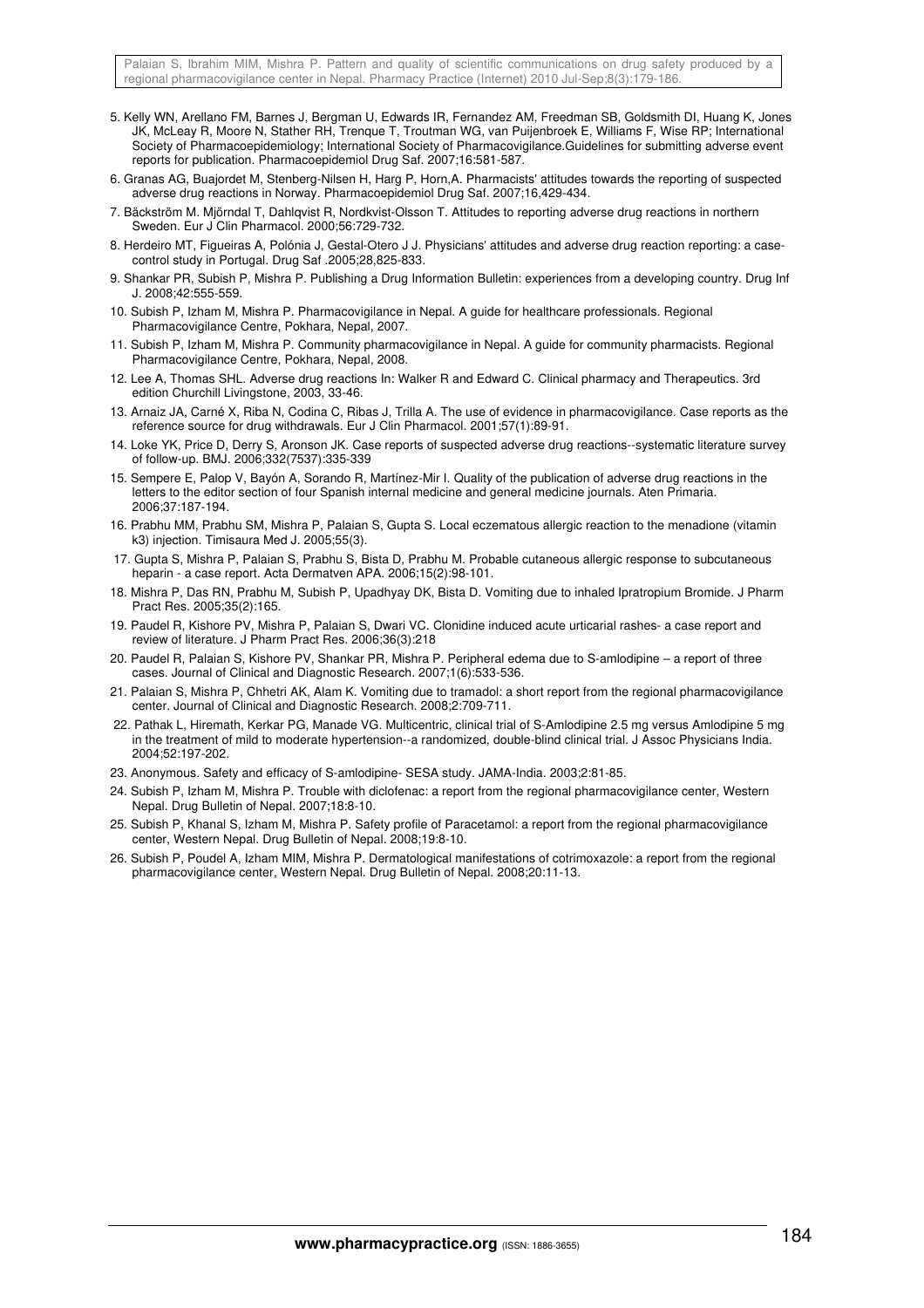## **Appendix 1. List of scientific publications produced by the center**

#### **Case reports**

- 1. Prabhu MM, Prabhu S, Mishra P, Subish P. Fixed drug eruption due to paracetamol- a case report. Dermatol Online J 2005 Dec 1; 11 (3): 24.
- 2. Prabhu MM., S.M. Prabhu, P. Mishra, S. Palaian. Digital gangrene due to dopamine infusion- a case report. J Pakistan Assoc Derma 2005; 15:197-9
- 3. Prabhu MM, Prabhu SM, Mishra P, Subish P, Gupta S. Local eczematous allergic reaction to the menadione (vitamin k3) injection . Timisaura Medical Journal 2005; 55 (3)
- 4. Gupta S, Subish P, Chandradwari B, Prabhu S, Prabhu MM, Bista D, Mishra P. Toxic epidermal necrolysis due to Dapsone treatment in a patient with Hansen's disease - a case report. J Pakistan Assoc Derma 2007; 17:195-9.
- 5. Gupta S, Mishra P, Subish P, Prabhu S, Bista D, Prabhu M. Probable cutaneous allergic response to subcutaneous heparin - a case report. Acta Dermatven APA 2006; 15 (2):98-101.
- 6. Nepali N, Alam K, Khan G M, Shrestha RPB, Subish P, Mishra P, Koju R. Phenobarbitone induced erythema multiforme-macular type in an 8 year old child - a case report. J Pakistan Assoc Derma 2008; 18: 60-63.
- 7. Paudel R, Kishore PV, Mishra P, Subish P, Dwari VC. Clonidine induced acute urticarial rashes- a case report and review of literature. J Pharm Pract Res 2006; 36 (3):218
- 8. Kishore PV, Subish P, Prabhu S, Prabhu M, Mishra P. Drug Induced Macucopapular Rash With The Commonly Used First Line Antitubercular Drug, Pyrazinamide . The Internet Journal of Dermatology. 2007. Volume 5 Number 1
- 9. Dwari BC, Bajracharya S, Gupta S, Mishra P, Subish P, Alam K, Prabhu S, Prabhu M. Fixed drug eruption due to cotrimoxazole: a case report. J Inst Med 2006; 28:67-70.
- 10. Nepali N, Alam K, Subish P, Khan G M. Hemoglobinurea due to ofloxacin in a 9 year old child- a case report. Pharmacologyonline 2007; 1: 1-5
- 11. Dwari BC, Bajracharya S, Mishra P, Subish P, Prabhu S, Bista D, Prabhu M. Morbilliform rashes due to erythromycin in a patient with herpes zoster infection. J Pakistan Assoc Derma 2007; 17 (2):125-9.
- 12. Subish P, Kishore PV, Mishra P. Co-amoxiclav: a common antibiotic with an uncommon presentation of anaphylaxis- a rare case report. Pharmacologyonline 2007; 1: 6-10
- 13. Gupta S, Alam K, Subish P, Singh MM, Dwari BC, Prabhu S, Prabhu M, Mishra P. Metronidazole Induced Bullous Fixed Drug Eruptions: A case report and a review of literature . The Internet Journal of Dermatology. 2007. Volume 5 Number 1
- 14. Kishore PV, Subish P, Kumar J, Jayakumar MN. Cyclopentolate induced psychosis in an 18 year male a case report. Pharmacologyonline 2007; 1: 13-16
- 15. Dwari BC, Subish P , Arulamudhan R, Gupta S, Bajracharya B, Mishra P. Stevens-johnson syndrome due to sulfasalazine- a case report. Pharmacologyonline (Case report) 2007; 1: 17-22
- 16. Mishra P, Das RN, Prabhu M, Subish P, Upadhyay DK, Bista D. Vomiting due to inhaled Ipratropium Bromide. J Pharm Pract Res 2005; 35 (2): 165
- 17. Bedi TRS, Koju R, Alam K, Adhikari O Khan GM, Subish P. Corticosteroid-induced avascular necrosis. J Pharm Pract Res 2006; 36 (2): 164-5.
- 18. Gupta S, Subish P, Prabhu S, Alam K, a Prabhu M. Fixed drug eruptions secondary to Cefixime. Journal of Clinical and Diagnostic Research 2007; 1:450-1.

### **Review articles**

- 19. Kokkada SB, Bhaturkar R, Natarajan M, Subish P, Chhetri AK, Mishra P. Ocular side effects of antitubercular drugsa focus on prevention, early detection and management. Kathmandu Univ Med J 2005; 4: 438-41
- 20. Subish P, Mishra P, Shankar PR, Dubey AK, Bista D, Almeida R. Safety monitoring of drugs Where do we stand? Kathmandu Univ Med J 2005; 3(11): 119-27
- 21. Shankar PR, Subish P, Mishra P, Dubey AK. Teaching pharmacovigilance to medical students and doctors. Ind J Pharmcol 2006; 38: 316-9.
- 22. Dubey AK, Prabhu S, Shankar PR, Subish P, Prabhu MM, Mishra P. Dermatological adverse drug reactions due to systemic medications- a review of literature. J Pakistan Assoc Derma 2006; 16: 28-38.
- 23. Subish P, Mishra P, Bista D, Rajan S, Shankar PR. Safety profile of herbal drugs: urgent need for monitoring. J Inst med 2006; 28: 57-61.
- 24. Chhetri AK, Subish P, Mishra P, Saha A, Shankar PR. Introduction to DOTS strategy and the safety profile of first line antitubercular drugs- a review of literature. J Inst Med 2006; 28: 63-72.
- 25. Kishore PV, Subish P, Paudel R, Mishra P, Prabhu M, Shankar PR. Drug induced hepatitis with anti-tubercular chemotherapy: Challenges and difficulties in treatment. Kathmandu Univ Med J 2007; 5: 256-60.

### **Conference presentations**

- 26. S Mallik, Subish P, Ojha P, Mishra P. Pattern of adverse drug reactions due to cancer chemotherapy in a tertiary care teaching hospital in Nepal. Sixth annual conference of Society of Pharmacovigilance (India). 11th to 12th November 2006. Kurupanidhi College of Pharmacy, Bangalore, India.
- 27. Subish P, Mishra P, Gupta S, Bista D, Anupa KC, Bhandari RB, Shankar PR. Pharmacoenonomic impact of cutaneous adverse drug reactions - results from the regional pharmacovigilance center, western Nepal. 5th Annual Conference of Society of Pharmacovigilance India, 12 -13 November 2005, LM. College of Pharmacxy, Ahmedabad, India.
- 28. Bhandari RB, Mishra P, Subish P, Bista D. Contribution of medication counseling center towards consumer safety: experiences from western Nepal. 5th Annual Conference of Society of Pharmacovigilance India, 12 -13 November 2005, LM. College of Pharmacxy, Ahmedabad, India.
- 29. Subish P, Mishra P, Shrestha BM, Shankar PR, Bista D, Purwar B. Contribution of the regional drug information center towards drug safety – an experience from western Nepal. International workshop on adverse drug reaction monitoring & 4th Annual Conference of Society of Pharmacovigilance India, 22 -23 January 2005, MJP Rohilkhand University, Bareilly, India.
- 30. Bista D, Mishra P, Shrestha BM, Subish P, Prabhu S, Upadhyay DK. Spontaneous reporting of adverse drug reactions in a tertiary care hospital in Nepal: a survey. International workshop on adverse drug reaction monitoring &